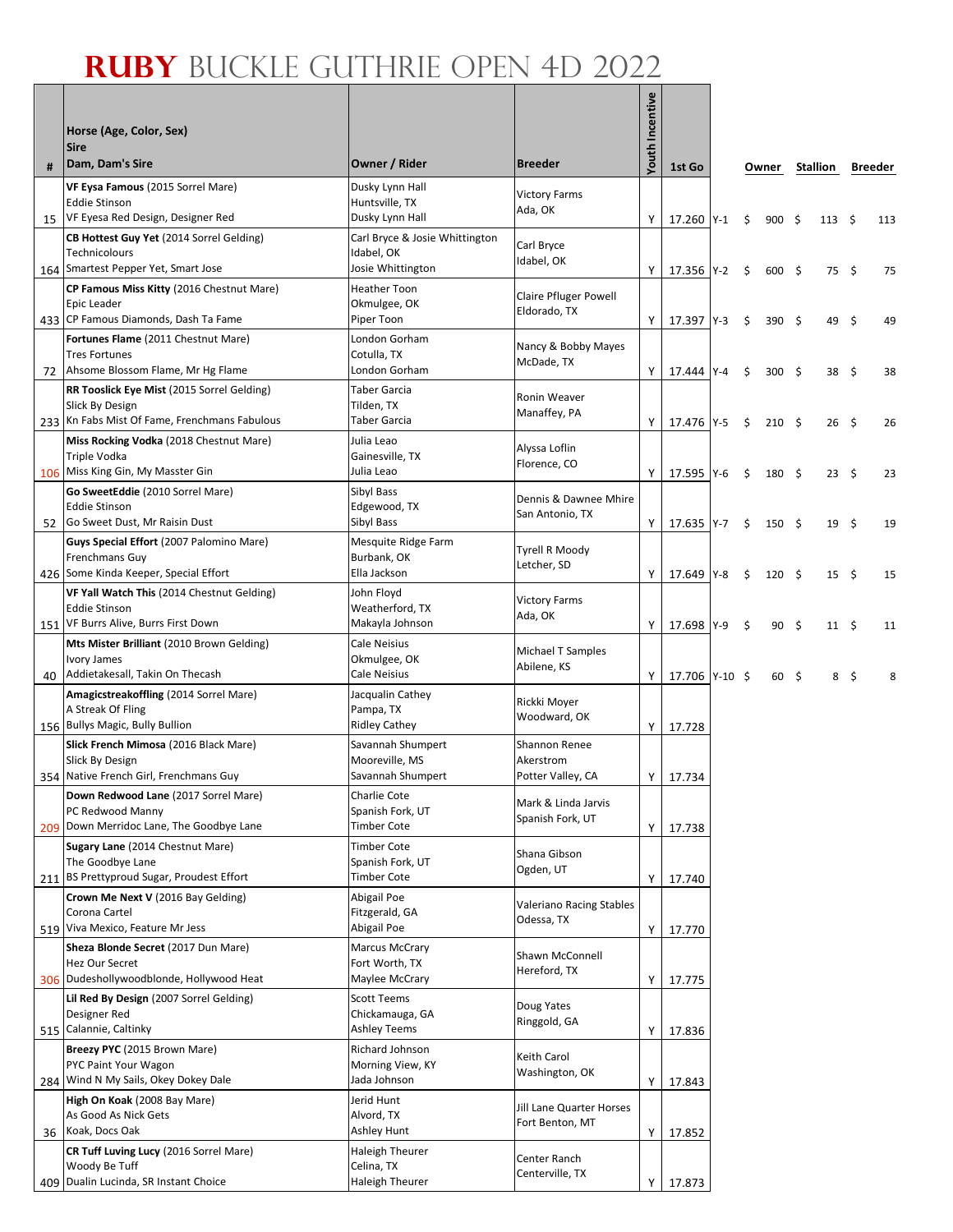| #  | Horse (Age, Color, Sex)<br><b>Sire</b><br>Dam, Dam's Sire                                                 | Owner / Rider                                                | <b>Breeder</b>                         | Youth Incentive | 1st Go           |
|----|-----------------------------------------------------------------------------------------------------------|--------------------------------------------------------------|----------------------------------------|-----------------|------------------|
|    | Dashin In Swag (2013 Chestnut Gelding)<br>JL Dash Ta Heaven<br>115 Hill Of Oaks, Dunn Oak Bars            | <b>Brooke Mosley</b><br>Citra, FL<br><b>Brooke Mosley</b>    | Cassidy Champlin<br>Pilot Point, TX    |                 |                  |
|    | VF Slick Trick (2015 Sorrel Mare)<br>Slick By Design<br>225 Sixs Fols Dash, First Down Dash               | Chloe Castle<br>Rush Springs, OK<br>Kinley Castle            | Rebecca Stimax<br>Marion, IN           | Y<br>Y          | 17.881<br>17.913 |
|    | Riptide Rider (2014 Brown Gelding)<br><b>Winners Version</b><br>390 A Fast Runaway, Make It Anywhere      | Brad & Karly Knight<br>Roosevelt, UT<br>Jordynn Knight       | A&C Racing and Roping<br>Roosevelt, UT | Y               | 17.927           |
|    | Gamble On Tres (2015 Sorrel Gelding)<br><b>Tres Seis</b><br>441 Sporty Ways, Separitst                    | Janee' Ornelas<br>Weatherford, TX<br><b>Bailey Donahoo</b>   | Janet McKinnerney<br>Hondo, TX         | Υ               | 17.947           |
|    | Mutton Bustin (2017 Bay Gelding)<br>Furyofthewind<br>544 Madison Corona, Corona Cocktail                  | <b>Blake Weve</b><br>Enid, OK<br><b>Madison Weve</b>         | Casey Calais<br>Vinton, LA             | Y               | 17.974           |
|    | Streakin Lil Wayne* (2014 Bay Roan Stallion)<br>A Streak Of Fling<br>169 Lady Bug Biankus, Our Hush Money | <b>Tricia Aldridge</b><br>Sanger, TX<br><b>Bailey Fowler</b> | Monica McClung<br>May, OK              | Y               | 18.003           |
|    | Shes A Slick One (2014 Chestnut Mare)<br>Slick By Design<br>123 Perks In April, Perks Alive               | Merry Hopper<br>Aubrey, TX<br>Stella Jenkins                 | Merry Hopper<br>Aubrey, TX             | Y               | 18.045           |
|    | Heavens Last Stand (2017 Sorrel Mare)<br>JL Dash Ta Heaven<br>583 The Last Of The Cash, Cash Not Credit   | <b>Scott Teems</b><br>Chickamauga, GA<br>Ashley Teems        | Jud Little<br>Ardmore, OK              | Υ               | 18.114           |
|    | Forged In Fame (2018 Sorrel Mare)<br><b>HP Dash Ta Fiesta</b><br>547 Champagne For Nick, Dr Nick Bar      | <b>Hadley Spence</b><br>Venus, TX<br><b>Hadley Spence</b>    | Twisted J Ranch<br>Dublin, TX          | Y               | 18.165           |
|    | Penny For Ur Flit (2013 Palomino Mare)<br>JL Dash Ta Heaven<br>105 Fashion Star Flit, Firewater Flit      | <b>Melora Potter</b><br>Marion, KY<br>Karsyn Potter          | Dan & Kasey Etbauer<br>Goodwell, OK    | Υ               | 18.167           |
|    | UX Smooth Stevi (2014 Palomino Mare)<br>A Smooth Guy<br>163 UX Firewater Lizzie, Firewater Frost          | Chris & Becky Pearson<br>Broken Bow, NE<br>Gracie Pearson    | Marlin & Jinx Maude<br>Hermosa, SD     | Y               | 18.214           |
|    | SixxGun Fury (2015 Bay Mare)<br>Furyofthewind<br>582 Karen Sixx, Streakin La Jolla                        | Abigail Poe<br>Fitzgerald, GA<br>Abigail Poe                 | Leonel Nordhausen Jr<br>Mission, TX    | Y               | 18.419           |
|    | Fast N Frosty Fling (2015 Bay Roan Mare)<br>A Streak Of Fling<br>413 Bugs With Frosting, Dash Ta Fame     | Coy & Maesa Kummer<br>Briggsdale, CO<br>Elle Kummer          | Monica McClung<br>May, OK              | Υ               | 18.427           |
| 44 | Guns Fancy Fling (2010 Bay Roan Mare)<br>A Streak Of Fling<br>Guns Fancy Chex, Nu Chex To Cash            | Heather Leeper<br>Wilmore, KS<br>Alida Leeper                | Cathi T Carrol<br>Edmond, OK           | Y               | 18.511           |
|    | Sheza Slick Design (2015 Chestnut Mare)<br>Slick By Design<br>235 Gay Sugars Badger, Gay Badger Fourth    | Alfred Jones<br>Kayenta, AZ<br>Carli Jones                   | Charles R Spinks<br>Yantis, TX         | Y               | 18.526           |
|    | Bobbysocks (2015 Bay Mare)<br><b>BHR Frenchies Socks</b><br>455 Bids April Twist, Dinks Double Bid        | Linda Jett Mosley<br>Vidalia, GA<br>Savannah Amos            | Andy E McClure<br>Palmetto, GA         | Υ               | 18.629           |
| 16 | Hez Jettin Ta Fame (2016 Bay Gelding)<br>Blazin Jetolena<br>Ta Wonder, Dash Ta Fame                       | Danielle Irlbeck<br>Happy, TX<br>Creedence Crow              | Jimi Lou Woodard<br>Decatur, TX        | Υ               | 18.665           |
|    | Sexy White Socks (2016 Bay Mare)<br>Prime Talent<br>367 Shez Easy On The Eyes, Frenchmans Guy             | PJ Cutters<br>Fort Worth, TX<br><b>Bailey Donahoo</b>        | Copper Spring Ranch<br>Bozeman, MT     | Υ               | 18.778           |
|    | MCMFirenFrenchFergie (2018 Gray Mare)<br>Firewater Canyon<br>619 Omeomyo, Frenchmasn Guy                  | Wendie Scheidle<br>French Village, MO<br>Savanna Shumpert    | Pamela Post<br>Spencerville, OH        | Υ               | 18.856           |
| 50 | Daddy B Proud (2011 Sorrel Gelding)<br>JB Proud N Famous<br>RGR Whos Your Daddy, Intents And Purposes     | McKensy Topham<br>Delta, UT<br>Summer Owens                  | Bobbi J Scott<br>Trout Creek, MT       | Y               | 18.971           |

**0wner Stallion Breeder**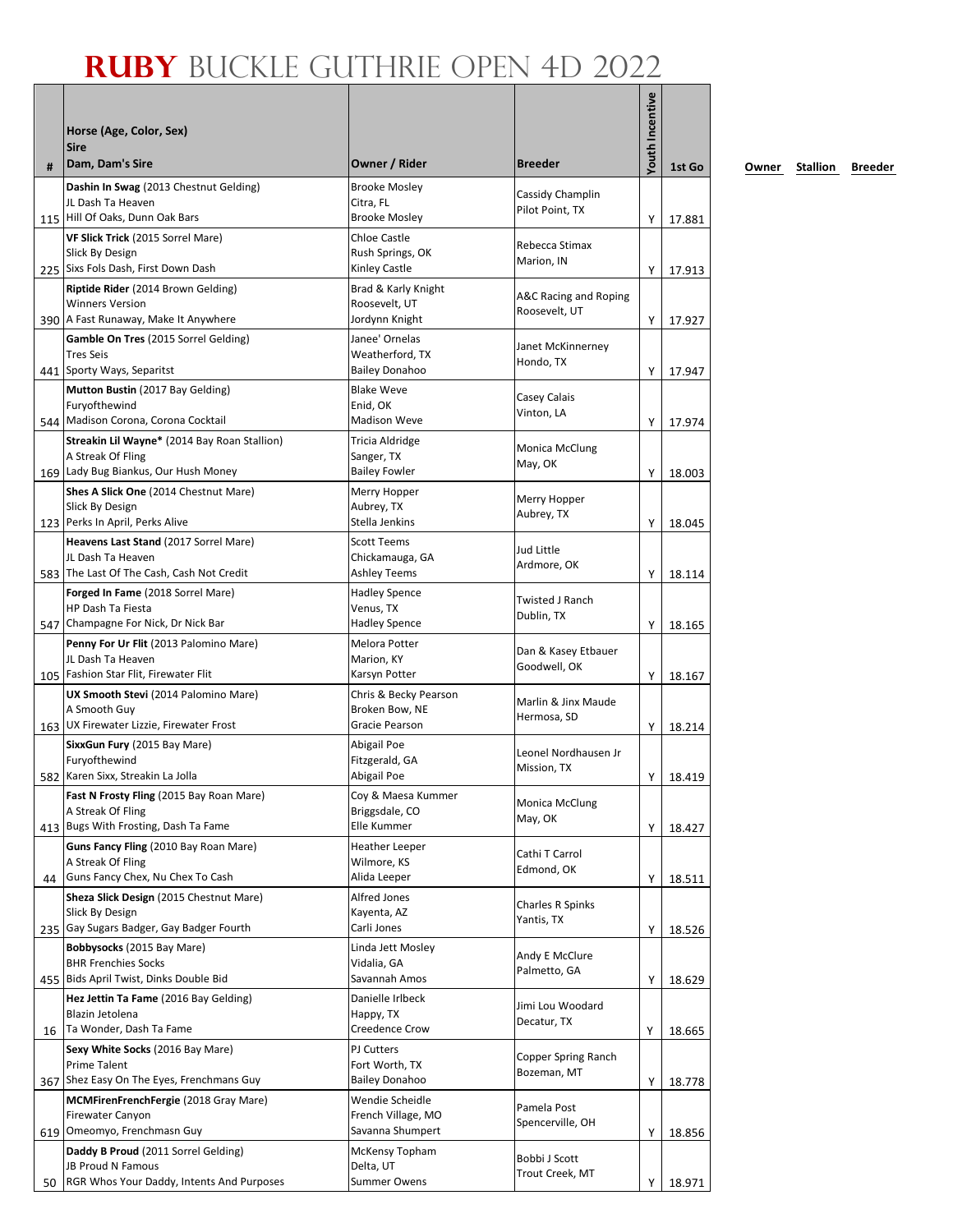| #           | Horse (Age, Color, Sex)<br><b>Sire</b><br>Dam, Dam's Sire                                                       | Owner / Rider                                                     | <b>Breeder</b>                         | <b>Youth Incentive</b> | 1st Go           |
|-------------|-----------------------------------------------------------------------------------------------------------------|-------------------------------------------------------------------|----------------------------------------|------------------------|------------------|
|             | Traffics Pistol Guy (2014 Bay Gelding)                                                                          | Jamie & Karen Shock                                               | Terrie F Zizzo                         |                        |                  |
| 23          | <b>Traffic Guy</b><br>Ms Lacy Mercedes, Mr Black Mercedes                                                       | Thorndale, TX<br><b>Riley Shock</b>                               | Belton, TX                             | Υ                      | 18.988           |
|             | Crown B French Vogue (2016 Sorrel Mare)<br><b>Traffic Guv</b><br>617 Ducati Dash, Pure D Dash                   | <b>Terese Blommaert</b><br>Borger, TX<br><b>Brixton Blommaert</b> | <b>Terese Blommaert</b><br>Borger, TX  | Y                      | 19.048           |
|             | My Flings On Fire (2014 Bay Gelding)<br>A Streak Of Fling<br>174 My Frosted Firewater, No Fade Wranglers        | <b>Check L Performance Horses</b><br>Wilmore, KS<br>Axi Payne     | Charla Wooten<br>Willis, TX            | Y                      | 19.065           |
|             | U Bet Ima Looker (2017 Brown Mare)<br>Irish Pay<br>322 Streakin Lil Sadie, A Streak Of Fling                    | Brad & Karly Knight<br>Roosevelt, UT<br>Jordynn Knight            | Dorothy L Bligh<br>Norris, SD          | Y                      | 19.582           |
|             | A Fancy Guy (2002 Palomino Gelding)<br>Frenchmans Guy<br>633 WYO Fancy Pants, Tee J Bandito Finger              | Kyndall Pedone<br>Sunset, TX<br>Kyndall Pedone                    | Doug Parsons<br>Rapid City, SD         | Y                      | 20.253           |
| $7^{\circ}$ | Runnin With Wings (2016 Sorrel Gelding)<br>JL Dash Ta Heaven<br>Nicki Nick Bar, Colonel Azucar                  | London Gorham<br>Cotulla, TX<br>London Gorham                     | Jud Little<br>Ardmore, OK              | Y                      |                  |
|             | Pop The Bubbly (2017 Bay Gelding)<br>Furyofthewind<br>420 Champagne Fame, Dash Ta Fame                          | Alissa Flores<br>Laredo, TX<br>Alissa Flores                      | Copper Spring Ranch<br>Tularosa, NM    |                        | 21.996           |
|             | Toast Ur Socks Off (2016 Sorrel Mare)<br><b>BHR Frenchies Socks</b><br>610   Toast Your Bug, Raise Your Glass   | Jeremy & Falisha Bowers<br>Woodward, OK<br>McKynlie Bowers        | Lyndsey J Myers<br>Tolar, TX           | Υ<br>Υ                 | 22.392<br>22.541 |
|             | Shootinforfamous (2013 Sorrel Gelding)<br>JB Proud N Famous<br>113   Dashing Valismyname, Dashing Val           | Jeremy & Heather Ripley<br>Royse City, TX<br>Hannah Ripley        | Holly Serensky-Lupo<br>Streetsboro, OH | Y                      | 22.616           |
|             | KM Famous Sniper (2016 Sorrel Gelding)<br>First Down French<br>348   Dash Ta Fantasy, Dash Ta Fame              | Lilly Lohmann<br>Winnsboro, TX<br>Lilly Lohmann                   | Katie McCaslan<br>Raisin City, CA      | Υ                      | 22.769           |
|             | Noshoesnosoxnoproblm (2013 Bay Gelding)<br><b>BHR Frenchies Socks</b><br>463 Bids April Twist, Dinks Double Bid | Linda Jett Mosley<br>Vidalia, GA<br>Charlie Cox                   | Andy E McClure<br>Palmetto, GA         | Υ                      | 22.841           |
|             | JJJ Roscoe Bullyfame (2010 Bay Gelding)<br><b>Eddie Stinson</b><br>561 GCH Ballerina, Bully Bullion             | Jeannie Baldwin<br>Lufkin, TX<br>Jakup Bender                     | Jeannie Baldwin<br>Lufkin, TX          | Y                      | 23.036           |
|             | Lil French Flirt (2017 Red Roan Gelding)<br>French Streaktovegas<br>473 Lil Peppy Valentine, Major Sam Peppy    | Ken White<br>Chatham, IL<br>Kynzli Miller                         | Ken White<br>Chatham, IL               | Υ                      | 23.125           |
|             | Traffics Vegas Trip (2015 Bay Gelding)<br><b>Traffic Guy</b><br>369 Touche Touche, Oklahoma Fuel                | Setting Sun Ranch<br>Nephi, UT<br>Paisley Humphrey                | Dana Lynn Darnell<br>Weimar, TX        | Υ                      | 23.228           |
|             | Bar B Frenchmansfame (2015 Sorrel Gelding)<br>Frenchmans Guy<br>230 Miss Mitos Whiskey, Dash Ta Fame            | Skylar Curtis<br>Angleton, TX<br>Skylar Curtis                    | Don & Beverly Burdette<br>Lufkin, TX   | Υ                      | 23.469           |
|             | BT Scoredlolastinson (2014 Bay Mare)<br><b>Eddie Stinson</b><br>171 Scored Big Time, Even The Score             | Molly Steffen<br>Hico, TX<br>Kimber Steffen                       | <b>Bridget Thomas</b><br>Combine, TX   |                        |                  |
|             | Snazzy Lil Dasher (2012 Sorrel Mare)<br>JL Dash Ta Heaven                                                       | Danielle Irlbeck<br>Happy, TX                                     | Jud Little<br>Ardmore, OK              | Υ                      | 23.756           |
| 79          | Snazzy Nazzy, Relagate<br>Dashing Nonstop (2016 Sorrel Mare)<br>Dashin Dynamo                                   | Creedence Crow<br>Landry Rice<br>Floyds Knobs, IN                 | Alexander Ranee<br>Nacogdoches, TX     | Υ                      | 23.773           |
|             | 599 Firen Nonstop, Firem Jet<br>Straight Up Smooth (2015 Buckskin Mare)<br>A Smooth Guy                         | Landry Rice<br>Kristine & Josh Jacobsen<br>Weatherford, TX        | Mike Oden Cattle Co.<br>Williams, AZ   | Υ                      | 23.852           |
|             | 283 Up Straight, Lean With Me<br>Bumper Ta Bumper (2016 Gray Mare)<br><b>Traffic Guy</b>                        | Cienna Jacobsen<br>Janee' Ornelas<br>Weatherford, TX              | Janee' Ornelas                         | Υ                      | 24.227           |
|             | 600 Showum Sissy, Winning Speed                                                                                 | Abigail Poe                                                       | Weatherford, TX                        | Υ                      | 24.323           |

**0wner Stallion Breeder**